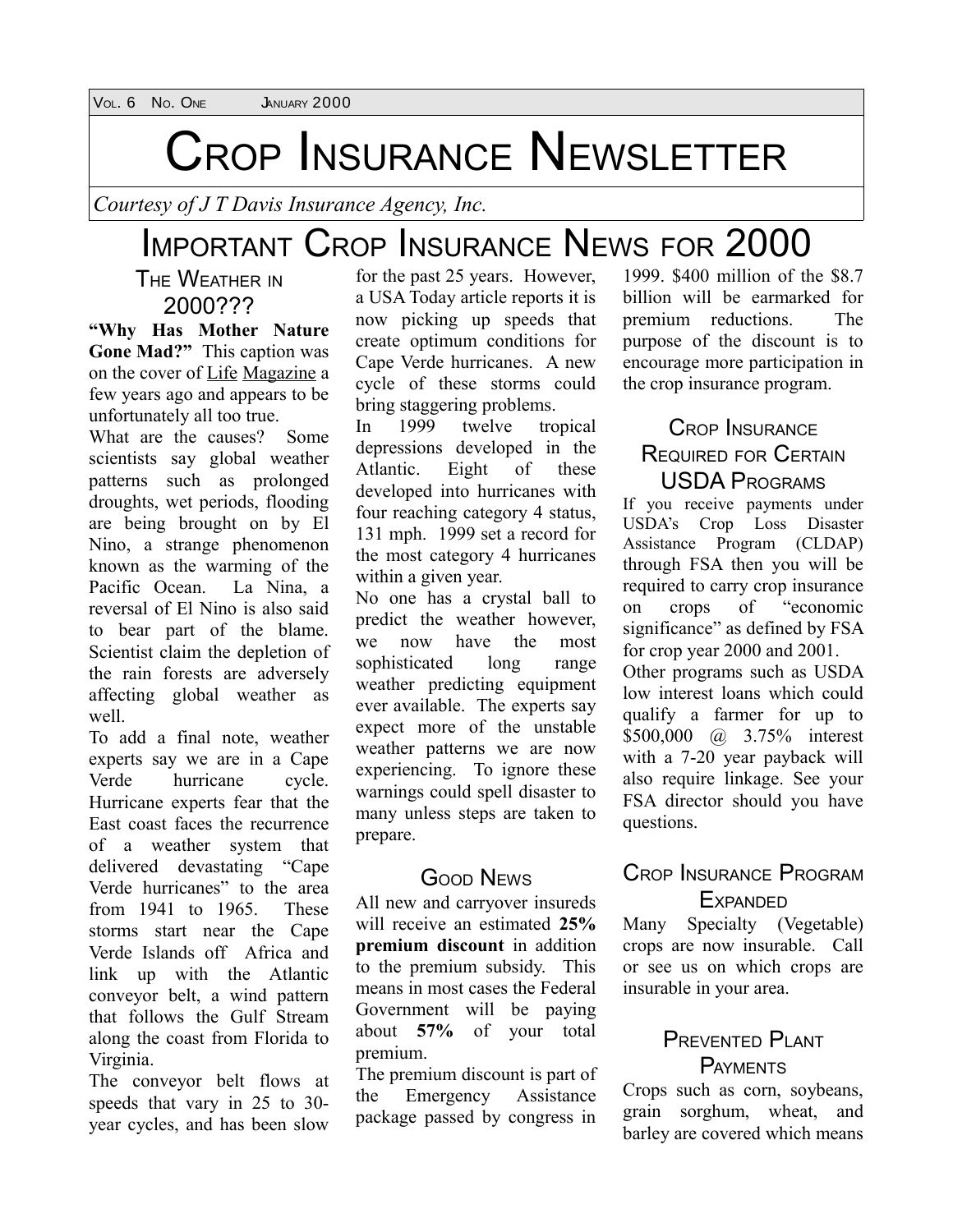you could be eligible for a payment (up to 70% of your guarantee) should you be prevented from planting your crop due to a weather related problem (drought or excess moisture).

#### REPLANT PAYMENTS

Should you have to replant due to an insurable cause you will be reimbursed for replant cost and you will keep your full guarantee.

#### LATE PLANT COVERAGE

This coverage is now available for most crops should you have to plant after established final plant dates.

#### CROP REVENUE COVERAGE (CRC) EXPANDED This plan guarantees dollars (\$\$

\$) rather than production. Your \$\$\$ guarantee is not tied to a production loss. If your \$\$ guarantee is not met due to low prices you get paid.

Should prices exceed your established base price then your final guarantee is raised with no additional premium cost to you.

CRC popularity has grown tremendously in light of low prices on commodities such as corn, soybeans, and wheat.

#### CATASTROPHIC (CAT) COVERAGE AVAILABLE

CAT provides 50% coverage @ 55% of price election. Cost is \$60 per crop.

Although this coverage is basic, it beats no coverage at all. CAT also serves as linkage requirements for FSA programs. Nationwide in 1998 CAT policies paid out \$114,615,000.

#### CROP LOSSES REACH RECORD LEVELS

1998 was the 2nd driest year on record in 131 years. Just when we thought things couldn't get worse the summer of 1999 rolled around bringing with her the possibility of the drought of the century. The events, Hurricane Dennis and Floyd, that stopped this from happening turned to another extreme, flooding, and at record levels in areas in Eastern Virginia and Eastern North Carolina. These areas received as much as 30" of rain in a 30

day period.

What a topsy turvey year.

Crop losses Nationwide in 1998 reached a record \$1.674 billion. The three major states we cover suffered record losses as well:

Virginia \$26.9 million North Carolina \$79.7 million Tennessee \$19.9 million

The most chilling news is to come. When all the figures are in 1999 will exceed 1998.

Crop Insurance does work. Without crop insurance many farmers, after back to back disaster years, would not be planting another crop in 2000.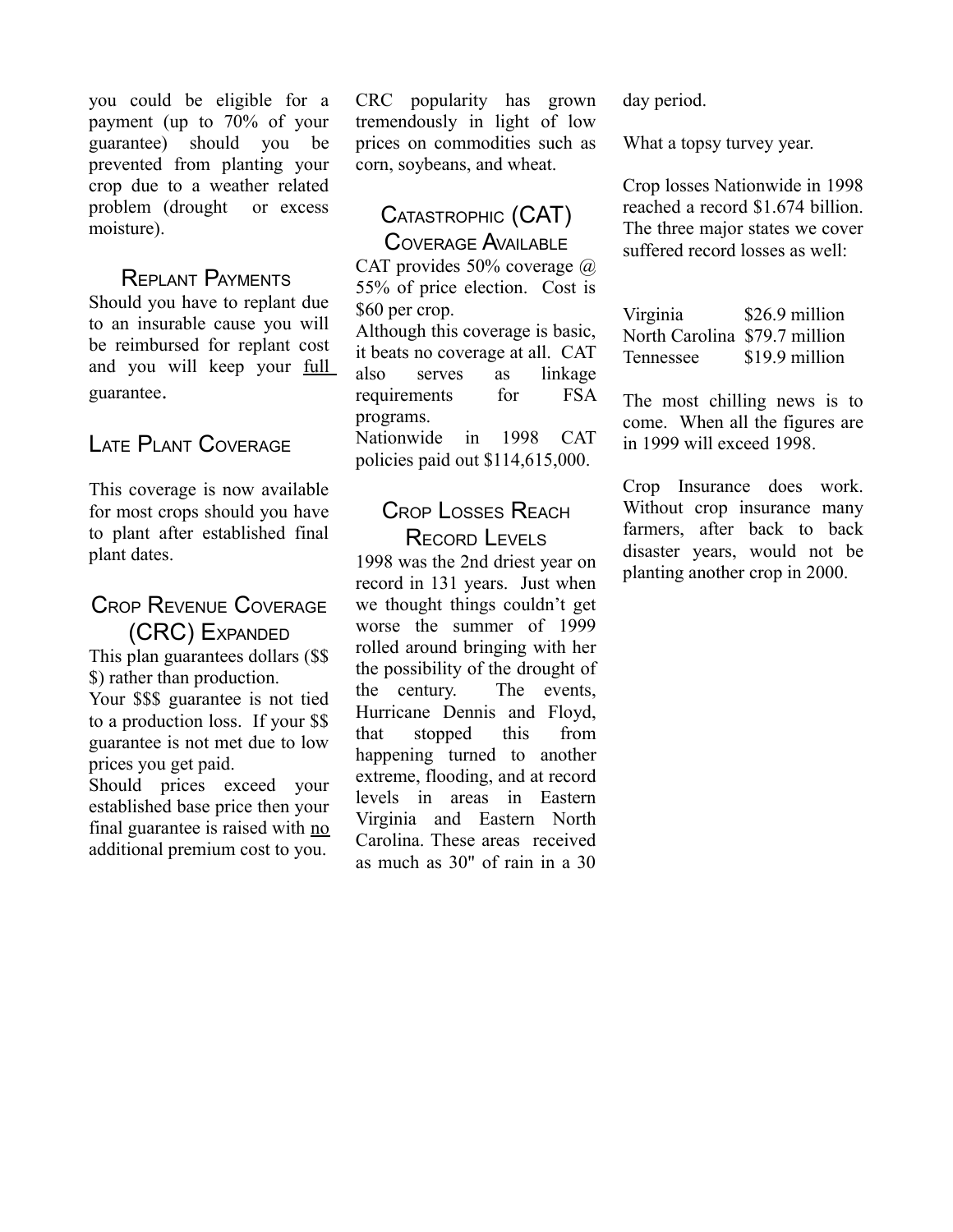#### **\* W<sup>E</sup> AT J. T. DAVIS INSURANCE AGENCY, INC. OFFER:**

\* Multi-peril Crop Insurance (MPCI) which insures your crops against:

- \* Drought  $*$  Fire
- \* Excessive Moisture \* Wildlife Damage
- 
- 
- 
- 
- 

- 
- \* Hail/Wind \* Crop Revenue Coverage (CRC)
- \* Frost/Freeze \* Protects you against price crops
- \* Disease \* Increases coverage should prices \* Flood exceed established base prices
- \* Insects \* Includes same causes of loss as MPCI

#### \* Additional Hail & Wind Coverage -

We serve six individual companies. This gives us the opportunity to provide you with the best coverage at the most affordable prices as rates vary from company to company.

\* At J. T. Davis Insurance Agency, Inc. We bring to you:

*\*personal on the farm service \*individual risk management planning \*toll-free phone service \*round-the-clock service when you need it* \*Experienced, Competent, local adjusting staff *\*office personnel with combined insurance experience of 69 years \*devoted 100% to crop insurance \*fast claim turn-around*

> **CALL US TODAY TOLL FREE 1 - 800 - 248 - 5480**

# SALES CLOSING IS MARCH

# 15, 1999

Implement a plan to protect your farm and family from the next Disaster! Risk Management is your responsibility. We can help...